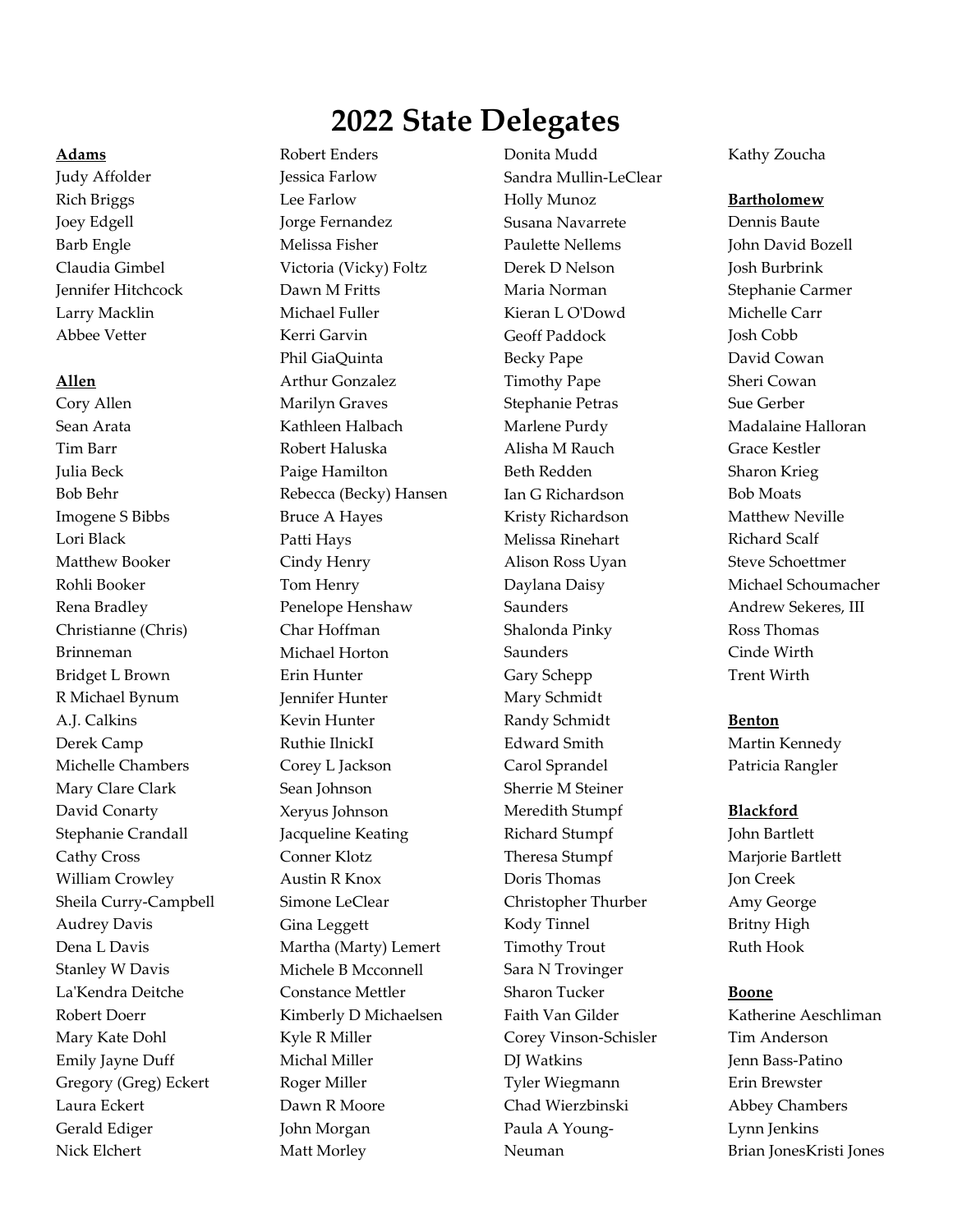Kathy Marrs Mark Nagy Amber Nunes Robert Pedersen Andy Pickell Ericka Pickell Joseph Quigley Erika Revercomb Amanda Rubeck Elizabeth See Aaron Smith Anthony Teal Michelle Thomas Kurt Waywood Greg Woods

### **Brown**

Rick Bond Steve Gore Evan Knox Linda Lawson Melissa Parker Larry Eugene (Levi) Voils III Melanie Voland Mary Watkins Linda Welty Diana Wright

# **Carroll**

Jason Burns Karen Guckien Billie Hedde Tom Hedde George Price Kendra Price Sarah Schelle Randy Strasser

### **Cass**

Deborah Avelis Mike Ayers Terri Ayers Jim Brugh Mercedes Brugh John Cole Mark Leeman

Matt Meagher Lita Rouser Rick Rouser Cindy White Mike White

# **Clark**

Helen Abernathy Farrah Alexander Lauren Bayens MacKenzie Binkley Dedrick Bland Barbara Bratcher Haas Ed Byers Chris Coyle Jennifer David Julio David Toby Deaton Edward Flaugh Janet Flaugh Albert Frazier Treva Hodges Jaimean Hunt Kime Le Dorothy Lynn Nick Marshall Nancy McDevitt Shelby Meriwether Candy Narron Sharon Neal Janne Newland Christopher Palmer Benita Pate John Perkins Heidi Sellers Jason Shemanski Jacky Snelling Cathy Tegart Adam Tubbs Debbie Wampler Dustin White Laura Williamson

# **Clay**

Cathy Baker G.S. Bell Steve Bell

Richard Boyce Evelyn Brown Janice Cox Prentice J (P.J.) Nicoson Ashlee Vitz

# **Clinton**

Troy Clark Keren Garza Jennifer Haan Beth Hardebeck John Meyer Mark Newhart David Riggs Cindy Wells

# **Crawford**

Susan Dodge Rick Grider Ricki Hawkins Sandy Shake

# **Daviess**

Ron Critchlow Becky Guthrie Lauri Jansen Larry Miller Mike Morris

# **Dearborn**

Hannah Couch Christine Craig John Craig David Eckstein Pamela Eckstein Robin Harrison Dylan Liddle Jennifer Royce David Stargardt

# **Decatur**

Laura Elizabeth April Simmonds Melanie K Hoffman Ryan Maddux Mimi Pruett Christopher Ramey

Ben Tylka Wendy Whitehead

# **Dekalb**

James (Jamie) Canino Suzanne Drerup Davis Anna Every Jeff Every Sarah Payne Emily Prosser Jama Smith Suzanne Stafford

# **Delaware**

Kathy Carey Allie Craycraft Annette Craycraft Juanita Craycraft Jerry Dishman Judy Dishman Maricel Driscoll Rick Edmundson Sue Errington Nora Evans Powell Diane Frye Brandon Garrett Cameron Grubbs John Hampton Scott Harvey Shelley Harvey Richard Huff Mitch Isaacs Alan Knapp Kristi Knapp Gabby Lutton James Lutton Jackson Onieal Joe Orick Linda Quirk Ana Quirk Hunter Seth Rawlings Billie Sheppard David Spaw Sarah Vitale Mike White David Williams Vickie Woodson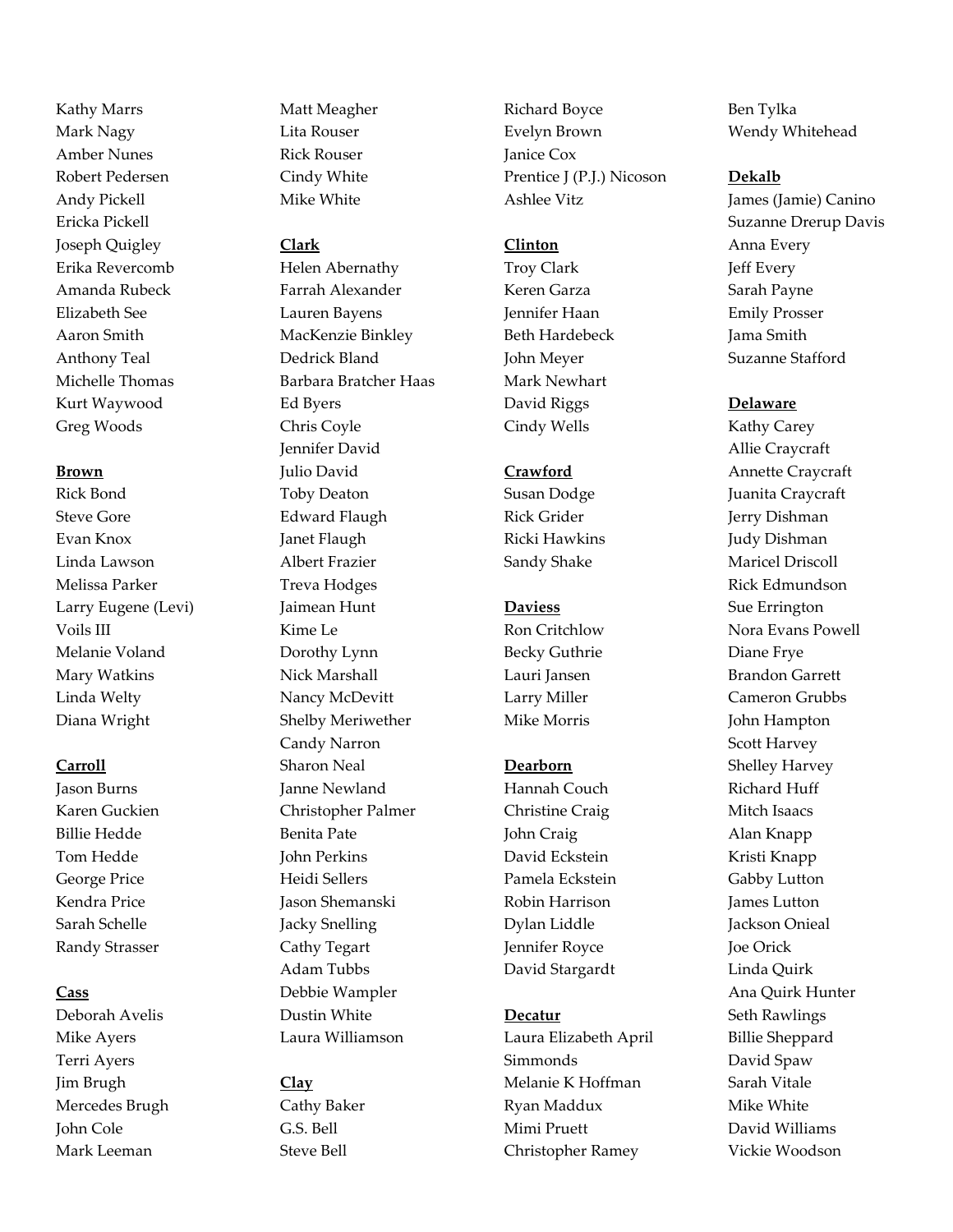Melanie Wright Richard Yencer

### **Dubois**

Todd Cassidy Brenda Gramelspacher Mikayla Granados Matt Johnson Teresa Kendall Deborah Major Dennis Tedrow Beth Waltz Chris Waltz

### **Elkhart**

Denise Benedict David Boothby Kara Boyles Cora Breckenridge Emma Breckenridge Franklin Breckenridge Judith Briganti Chad Clingerman Chad Crabtree H. Brent Curry Arvis Dawson Jose Elizade Dwight Fish Jeremy Friesen Jimmy Gardner Rose Goyette Beth Kallimani George Kallimani Allan Kauffman Veronica Kindel Jennifer Miller Aaron Mishler David Polaski LaRita Robinson Lauren Sedillo Eric Settles Mike Settles John Sternberg Paul Steury Oxana Werbiansky-Fish Steve Wydler

# **Fayette** Gina Bentley Tim Bentley Brian Gilbert Vane Lashua Mary Morris Diane Rose Donna Ruf

# **Floyd**

Gary Ruf

Guisela Vanessa Bahena Betty Batliner Sarah Batliner Bob Bonifacio Sarah Bonifer Adam Dickey April Dickey Linda Donahoe Christopher Fitzgerald Vicki Glotzbach Kawanis Hobson Erica Lawrence LaMicra Martin Ann McNally Will Medina Linda Moeller Catherine Moeller-Cunan Melissa Pierson Misty Ronau Sharon Russell Josh Staten Jessica Tandy Anthony Toran Michelle Trent Jane Willman Donald Wilson Barbara Zipp Lamb

### **Fountain**

Mark Bertolino Vickie Drollinger Carrie Leach Crystal Mitchell Edward Moyer, Jr. Denise Shaffer-Dowell

### Jayne White

#### **Franklin**

Glenn Bailey LaVeda Bailey Kimberly Beckman Bess Edwards Christine Persson Guadalupe Texticapan Tom Vohland Gary Yane Monica Yane

### **Fulton**

Phyllis Biddinger Pam Fish James Frost Robin Saiz Candace Zehner Joshua Zehner

### **Gibson**

Ian Gamroth Jeff Hill Anne Myers Robert Rowe Jason Spindler Mallory Utley

### **Grant**

Sue Althouse Robert Bannister Jennifer Dean Robin Fouce Patricia Gibson Al Green Cathy Griffin Charles Griffin Thomas Roop Barbara Stodghill Terry Stodghill Joselyn Whitticker Geoff Williams Geoffrey Williams Torri Williams

**Greene**

Alyssa Bailey Sharon Galloway Jeffrey Lehman Mary Puntney Jeff Sparks Sharon Sparks Kay Sullivan Camille Trampike John Wilkes

#### **Hamilton**

Jeffrey Atteberry Melissa Auciello-Brogan Jim Blessing Bethany Bridges Christopher Brown Shelly Brown Christina Cerimele Dayna Colbert A Brando Corsaro April Culbertson Christopher Davis Marie (Mimi) Demore Sara Draper Jeremy Eltz Missy Eltz Meredith Fox Margaret Furniss Paula Jo Gilliam Jackie Grimm Annette Gross Lori Hand Peter Hanscom Sara Hindi Libby Hogan Cheryl Hubbell Elisabeth Irvine Jessica Irvine Cynthia Johnson Cassie Justice Corey Kern Mary Kinietz Brian Kizer Neil Koglin Kirsten Kowalewski Cymande Lackland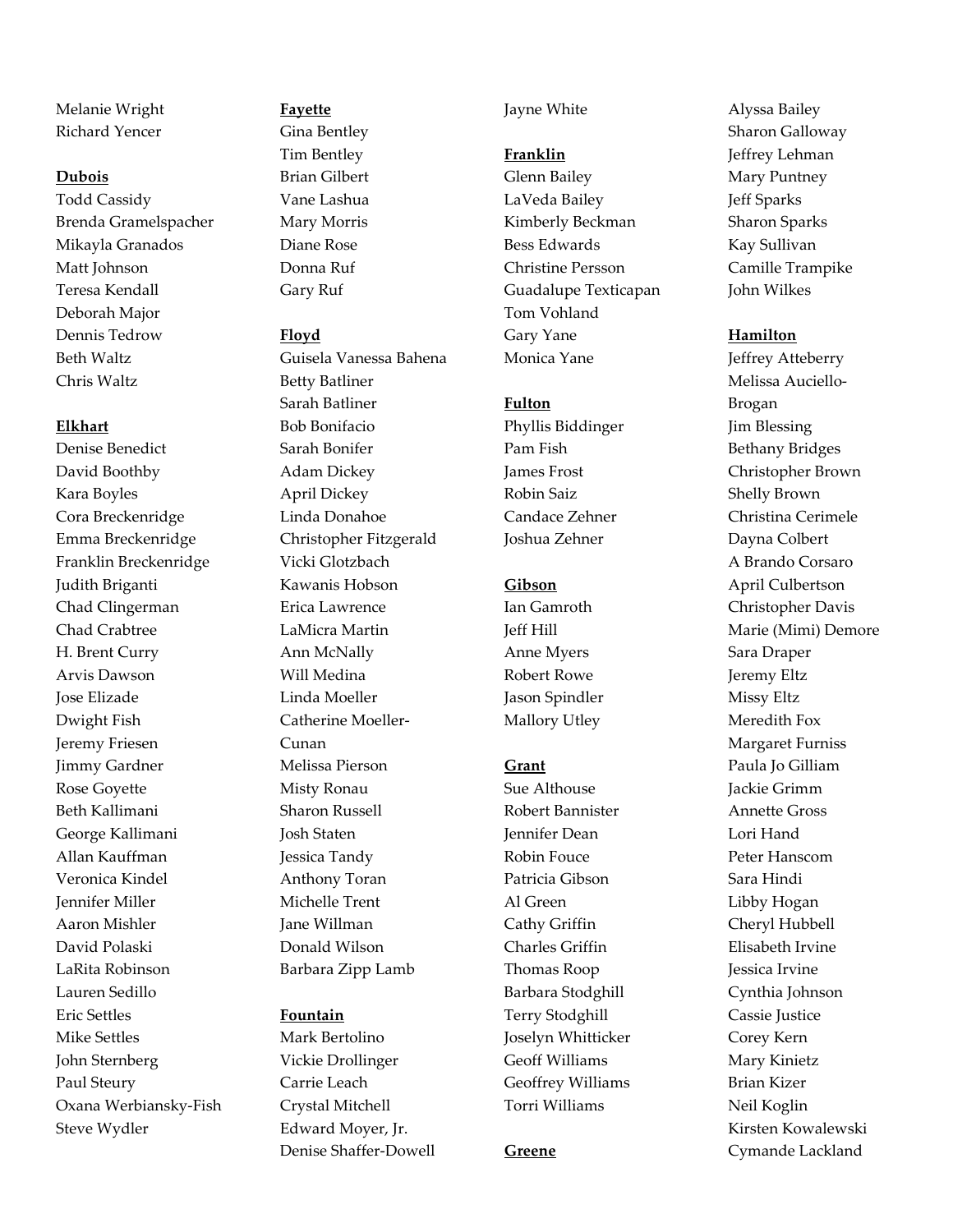June Levey Geassner Lewis-Benbow Josh Lowry Jo May Eugena McFarland Sage Mehta Al Moore Jason Myers Miles Nelson Crystal Neumann Monica Newhouse-Rodriguez Rosemary Noel Zach Philips Jan Pirkle Phil Pirkle Alex Pirowski Heather Pirowski Gregory Purvis Christian Renner Stephen Ring Susan Ring Sarah Russell Goddard Ronnie Saunders George Schenetzke Sara Schmidt Dallas Shelby Debbie Simon Heather Stith Risa Stockton Ethan Stoehr Matthew Stone Kathy Suzo Logan Tullai Erin Vahrenkamp Cindy Weingarten Joe Weingarten Pam Williams Heidi Wold

# **Hancock**

Amy Carter Kimberely Contreraz Linda Genrich Donna Griffin Jon Hooker

Ange Huffman Melissa Ingalls Erik Kile John Krueger Kristie Locke Marshall McConnell Jane Phillips Linda Robinson Frank Rock Kristen Self Jennie Shively Brenda Smith Larry Studebaker Jon Sturm Caitlin VanOverberghe Sarah Wolf April Yocum Andrea Yovanovich

# **Harrison**

Nate Adams Bayon Forte Katie Forte Gordon Ingle Graylin Porter Adam Schneider Susie Weigle Terry Weigle Byron Wilkins Kent Yeager

# **Hendricks**

Stan Albaugh Debra Bagan Trilby Berry-Tayman Jason Burcham Matthew Crawford Monica Dabio Mary Dooley Miranda Eberwein Gerry Garrett Wiilie Garrett Karen Ann Hall-O'Brien Cindy Hohman Stephen Hohman Kelly Hugunin

Rosemary Isaacs-Anderson Mary King Michael Langford Linda Lasiter Sharon Lovejoy Brenda Mannin John Mannin Charlotte Martin Ed Martin Cheryl McCormack Jeff Merrow Carol Neville-Wright Andrew Orman Anita Overton Ronald Pittman Robert Pope III Kathryn Ransburg Karen Ann Rice James Rowings Melaney Sargent Theresia Shearer Eric Shotwell Cindy Simmons Howard Sims Linda Smith Terry Smith Woody Smith Joe Walsh Bill Ziegert

# **Henry**

Pat Cronk Waynetta Dunn James Feltz Jessika Feltz Greg Hamm Angela Mahaffey Tim Mahaffey Alan McCraine Nan Polk Kip Sorrell Kurt Sorrell Terry Troxell

**Howard** Raleigh Brown Cheryl Graham Michelle Martin Annette Milam Peggy Phillips Glenn Rodgers Jr. Ray Sheppard

# **Huntington**

Joyce Bentz Christine Bohm Vivian Caldwell Heather Holly Brian Humphries Cynthia Hyde Roxanna Murray William Oswalt Scott Thornsberry Cynthia Wehr

# **Jackson**

Pat Bahan Jeanette Hackman Chad Harmon Karen Metz Henry Rieckers Molly Rieckers Jeff Walters Yvonne Wilhitte

# **Jasper**

Stan Ketchum Michael Lovely Samantha Misch Jason Osborn Mike Wheeler David Whitaker Kate Wrezinski

# **Jay**

Fredric Bailey Joel Bowers Michelle Penrod James Phillips Kelly Stipp Blake Watson

**Jefferson**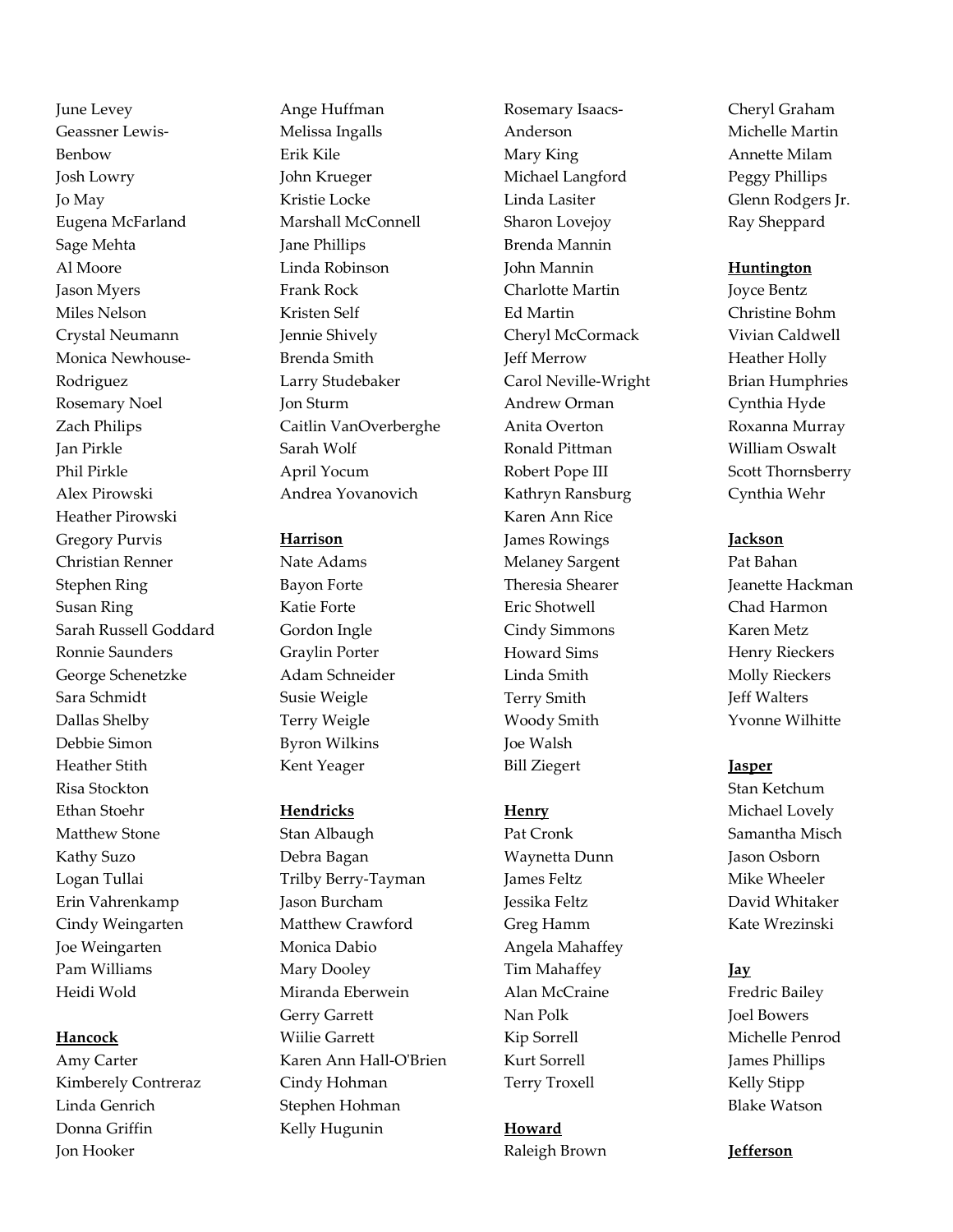Richard Hill John Hutchinson Marilyn Hutchinson Kelly Knight Janet Lowry Phil Mullins Julie Patterson Edward Stigall Jr.

#### **Jennings**

Sandra Bussell Tom Clarkson Jane Coquerille Jesseka Gibson Rita Hurley Andrew Kelley Tom Moore Fran Ogden Drew Yeager Patti Yount

### **Johnson**

Lucy Bartley Jo Bean Jessica Burnside Amanda Cantrell Michael Chiappetta Judy Deiwert Todd Duncan Angela Elliott Suzanne Fortenberry Carole Gall Ken Gall Mary Hobbs Gary Holmes Matt Holmes Jennifer Holt Steven Kennedy Josh King Mary Kooi Diane Lindley Tyler Mayer Angie Muesing Michele Muller Manjit Nagra Alice Njunge Rose Pawlowski

Trisha Phillips Bob Pribush Bonnie Pribush Cindy Rapp Jerry Rapp Kevin Service Margaret Sheets Saad Shihab Tawfeeq Amrik Singh (Grewal) Brad Skeel Kathie Skeel Amanda Stevenson-Holmes Kathy Stolz Jud Vaught Martha Vaught Michelle Waugh Dahl Dave Wolfe

### **Knox**

Rebecca Blagrave Duane Chattin Will Drews Julie Edwards Marsha Fleming Angi Herron Jen Holscher Fernando Lozano Vanessa Phillips Michelle Sanders Sandi Stewart

### **Kosciusko**

Brandon Allen Jama Brown Roxanne Coffelt Maria Duenas Adam Hyde Dee Moore Stan Moore Bill Morton Vicki Morton Krystal Shelburne Brian Smith Martha Stoelting Karen Troxel

#### **LaGrange**

Edna Bowser Stephen Liechty Carol Massat Helmuth Massat Suellyn Mickem Tom Swihart

# **Lake**

Tai Adkins John Aguilera Darsel Alcox Kelvin Alcox Mike Andrade Robin Arvanitis Timothy Arvanitis Michael Ball Sam Barloga Amy Blaker Ralph Bogie Jonathan Boose Melissa Borom Alger Boswell, III Laurie Box-Schmitt Ron Brewer Kelly Bridges Olga Briseno Remell Bryant Robert Buggs, Sr. Melanie Bunner Robert Bunner Donna Catalano Christine Cid Lajuan Clemons Sharon Daniels Dianna Darden Lolita Davis Roxanne Davis Joe De La Cruz Ryan Dean Elizabeth Dillon Ernie Dillon Stacy Dixon-Winfield Brandon Dothager Michelle Fajman Matthew Fech Bert Flores

Veronica Flores Sondra Ford Lenny Franciski Robert Garcia Lori Gil Mariano Gil William Godwin Jesse Gomez Louie Gonzalez Alex Gorman Rudy Grasha Bernard Grisolia Monica Guzman Gonzalez Katharine Hadow Janine Harrison Ragen H Hatcher Michael Haughbee Richard Hayes Jerry Haymon Anthony Higgs Terry Hill Peggy Holinga-Katona Scott Houldieson, Sr. Betsy Hunt Hamed Ishola Marian (Pie) Ivey Carolyn Jackson Tyrone Jackson Jr Tyrone Jackson, Jr. Valeria Johnson-Fletcher Eakta Kamal Peter Katic Jeremiah King Steve Kramer Chris Kukuch Jeff Long Rick Long Renaye Manley Bob Markovich Aaron McDermott Tom McDermott Eddie Melton Sheleita Miller Kenny Monroe Margarita Muniz Olson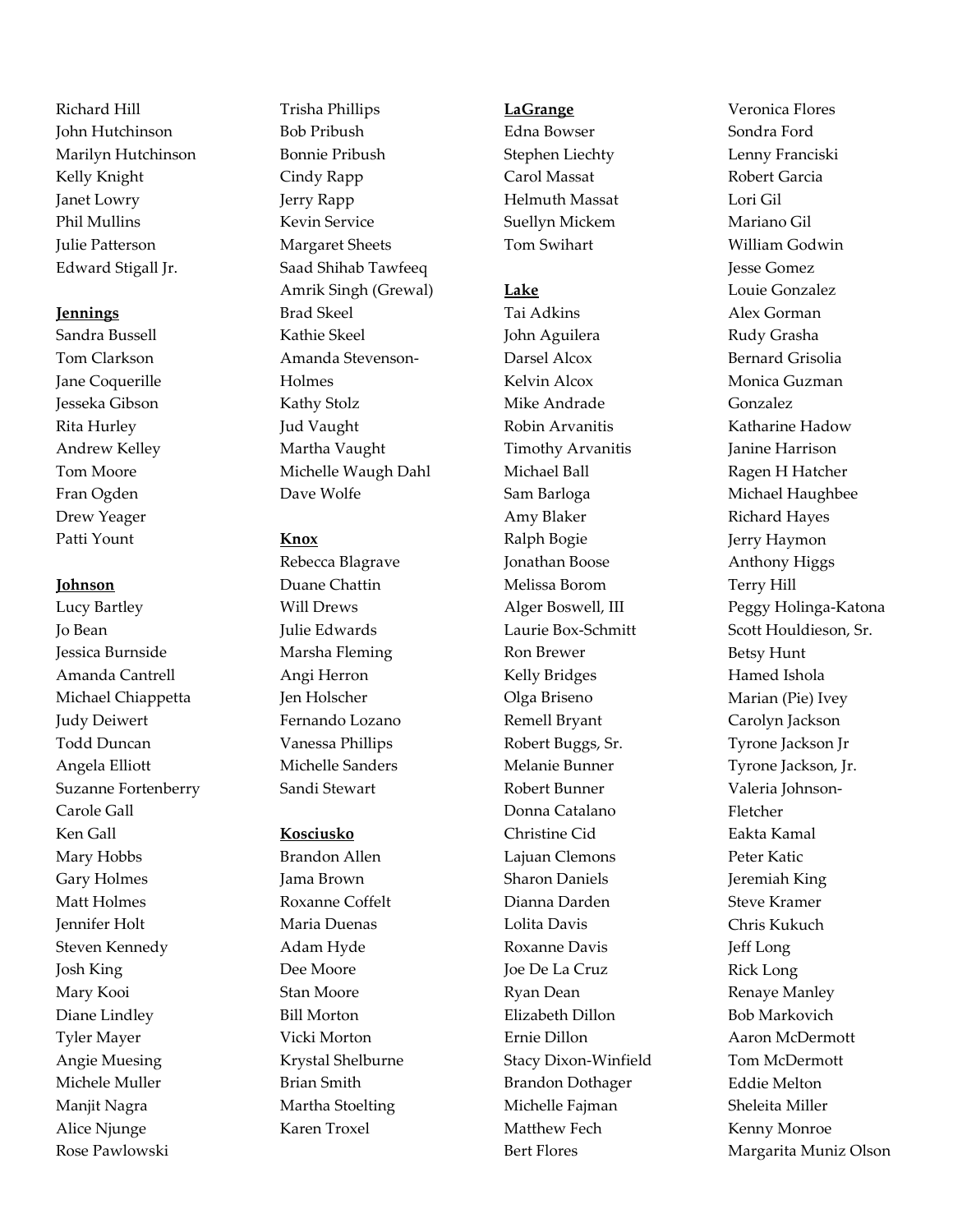Mark Murzyn Mark Myers Marsha Novak Tom Novak Kim Osteen Elizabeth Palacio-Vargas Lori Peterson Latham Heather Phipps Stevenson Jennifer Pizzuto-Dean Deanna Prince Jerome Prince Scott Rakos Michael Repay Kym Roberts Samuel Roberts Joel Rodriguez Lance Ryskamp Alfonso Salinas Dave Scheeringa Tom Schmitt Carol Ann Seaton Elisa Serrano Juan Serrano Andy Short Allan Simmons Jeff Smith Kevin Smith Garry Sparks Steve Spebar Dan Spitale Tina Stath Bradley Stevenson Dan Stevenson Thomas Strabavy Niko Sullivan Phill Taillon Africa Tarver Virginia Tellez Jason Tharp Aubrey Thomas Myles Tolliver Bob Tribble Denise Tribble Juanita Trivunovic

Marlinda Tyson-Haymon John Vezmar Darren Washington Markael Watkins Carl Weatherspoon, Jr. Cozey Weatherspoon, Jr. Joe White Jim Wieser Dwight Williams Marcus Williams Jennefer Wilson Tom Wisniewski Dave Woerpel Maren Woodlock Robert Woodlock

### **La Porte**

Brent Banic Derald Borton Susan Borton Pat Boy Don Briggs Deb Chubb Erin Collings Laura Cutler April Daly Shaw Friedman Billie Kobos Vidya Kora, MD Martha Maust Robert McCormick Veronica McCormick Rodney McCormick, Jr. Anna Marie Miller Willie Milsap Faye Moore Angie Nelson Deuitch Steve Perkins Sean Quinn Mike Schultz Linda Simmons

### **Lawrence**

Katherine Birge Rowena Cross-Najafl

Carol Edwards Clarice Guy Ashley Hayden Carol Howard Tim Jenkins Rae Miller Sheryl Myers Anne Petty Carol Roop Martha Turner

### **Madison**

Treva Bostic Stewart Brittany Lindsay Brown Todd Buckmaster Rebecca Crumes Holly Davis Chris Fisher Michael Fisher Tim Funk Darlene Harrington Mike Helterbrand Lisa Hobbs Amie Hood Wendy Hopkins-Carter Dawn Johnsen Barbara Joy John Konkle Sheila McPhearson Joe Newman Fred Reese James (Bill) Riley Larry Rittenhouse Larry Russell William Savage Debra Seres Joe Spencer Clarence Swaim Ludy Watkins Mike Whitsken Kim Williams

# **Marion**

Philip Abrams Zach Adamson Tina Ahlgren

Eugene Akers Khalil-Ullah Al-Muhaymin Waleed Alzahrani A. Steve Anderson Sharon Anderson Carol Bacallao Kim Bacon Jeb Bardon John Barth John Bartlett Chris Becker Greg Bedan Adi Ben Yehoshua Dana Black Andrew Bochnicka Dan Boots Gabriel Bosslet Erica Boswell Brendan Bow Jean Breaux David Bride Gelone Broadnax Alison Brown Jud Brown Vernon Brown Zachary Brown Theresa Bruno Emily Bryant Michelle Brzycki Destiny Burgos Terry Burns Adam Burtner Crista Carlino Katie Carlson Phyllis Carr Scott Carr Al Carroll Kristie Carter Tyrone Cartwright Karen Celestino-Horseman Bryan Chatfield Lisa Chavis Katherin Chi Daniel Cicchini Ramona Coan-Ward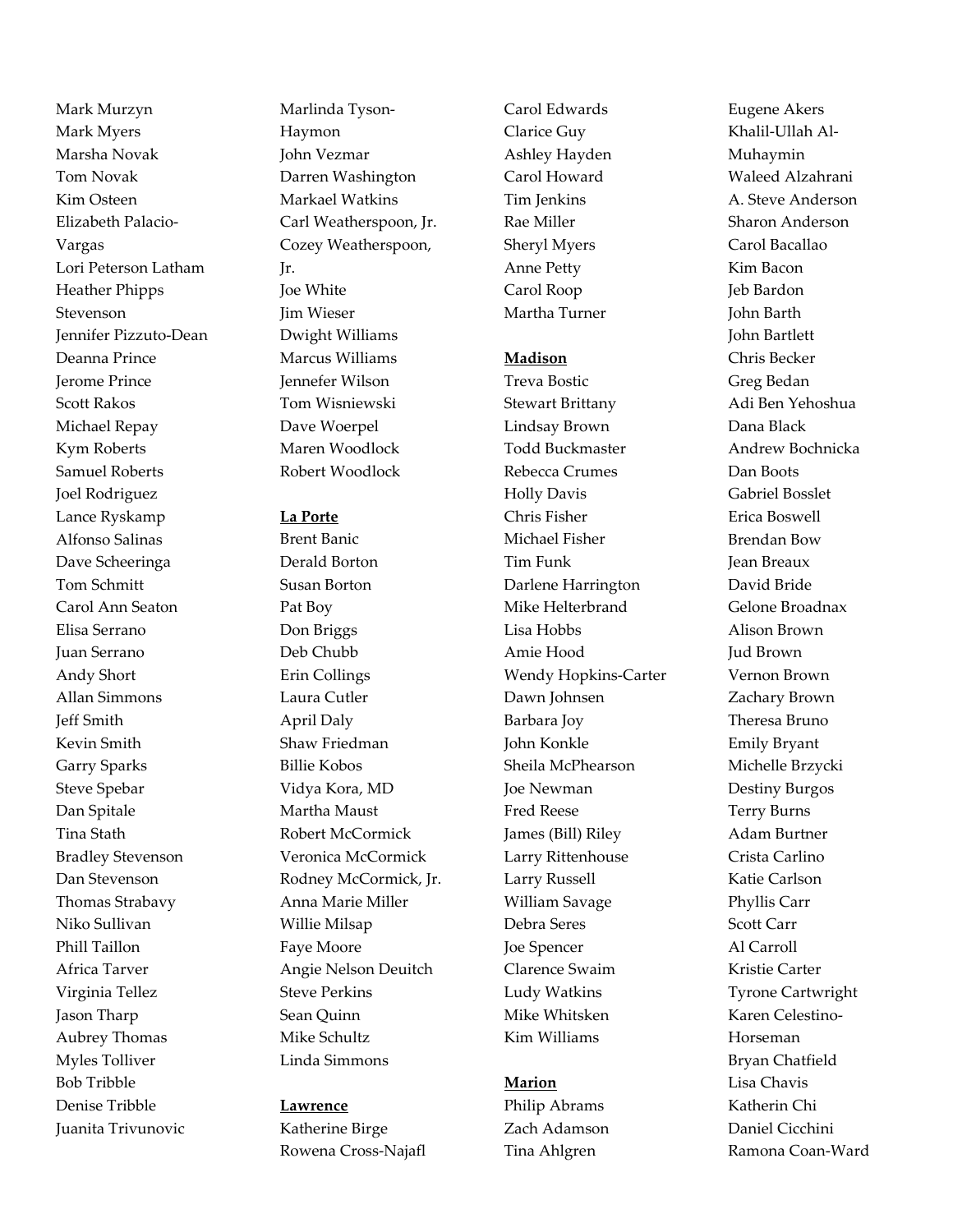Clark Collier Zachary Conyers Devin Craig Olga Daniels Esther Davis Mikaiyl Davis Caz Day Pam Dechert Justin Deem-Loureiro Brienne Delaney Ed DeLaney Shawn Denney Emily Denton Bryan Dodd Jesse Dotson Brittany Doyle Katie Doyle Myla Eldridge Caroline Ellert Linda Ellis Brandon Evans Jared Evans Leigh Evans Linda Evans Linda Everett Eshel Faraggi Len Farber George Farley Henry Fernandez J.D. Ford Kerry Forestal Anna Foster Fred Freeman LaDonna Freeman Sherron Freeman David Frye Lauren Ganapini Adairius Gardner Callie Garrett Thomas Gaunt Ron Gibson Tyrrell Giles Leona Glazebrooks Mitch Gore Keith Graves Monroe Gray Bill Groth

Emily Gurwitz Gregory Hahn Christina Hale Carey Hamilton Marcus Harden Anne Harrigan Denita Harris Dyla Harris Jeff Harris Denise Hatch Kathleen Helbing Brandon Herget Blake Hesch Demetrice Hicks Mackenzie Higgins Jane Hinton Rummele A. Marie Hitze Valerie Hodgens William Hogsett Ella Hollis George Hornedo Rosie Houff George Howard Taylor Hughes Lamont Hulse Andrea Hunley Frank Islas La Keisha Jackson Victor Jackson William Jackson Faith James Kimbrough Tim Jeffers Debra Jenkins Ben Jessup Annette Johnson Blake Johnson Harry Johnson Lacy Johnson Lacy Johnson III Donald Jones Kristin Jones Melinda Jones Linda Journey Shea Joyce Tiffany Keown Adam Kirsch Karen Kirsch

James Klimek Matthew Kochevar Elizabeth Lamping Leisa Lane Jason Larrison Cheryl Laux Barbara Lawrence Jennifer Lee Nathaniel Lee Michael Leffler Leandre Level Dawn Lewis Maggie Lewis Cordelia Lewis-Burks Bryan Lilienkamp Jim Lingenfelter Ron Long Karla Lopez Owens A. J. Lucky Sabae Martin Dyna Martinez Frank Mascari Jessica McCormick Rebecca McCracken Diamond Mcdonald Patricia Mckinnon Jeffery Mclamb Ryan Mears Benjamin Merisotis Amy Miller Curtis Miller Les Miller Steve Miller Doris Minton Mcneill Karen Mitchell Justin Moed Tim Moriarty Cynthia Morraz Dominic Moses Jennifer Mosley Jonathan Nagy Paul Nappier Andrew Nielsen Karla Nowlin Joseph O'Connor Cynthia Oda William Oliver

Vop Osili Bobby Owens George Owens Renee Pack Zachary Perry Claudette Peterson Gary Pierson Lynn Plummer Thompson Eric Poole Gregory Porter Dennis Poteet Keith Potts Cherrish Pryor Fady Qaddoura Ashraff Rampersaud Greg Rathnow David Ray Michael Ricketts RaeVen Ridgell Pete Rimsans Pat Rios Evan Robbins Nanette Roberts Nick Roberts Josette' Robinson Leroy Robinson Alexandra Rollo Awilda Romero Jenny Rose Stephen Rummele Maria Rusomaroff Joanne Sanders Kim Saylor Amy Schwarz Andrea Scott Charlotte Scott Mariann Scott Maurice Scott Sonya Seeder Robin Shackleford Jack Shepler Frank Short Emily Shrock Russ Sipes Lee Sloan David Smith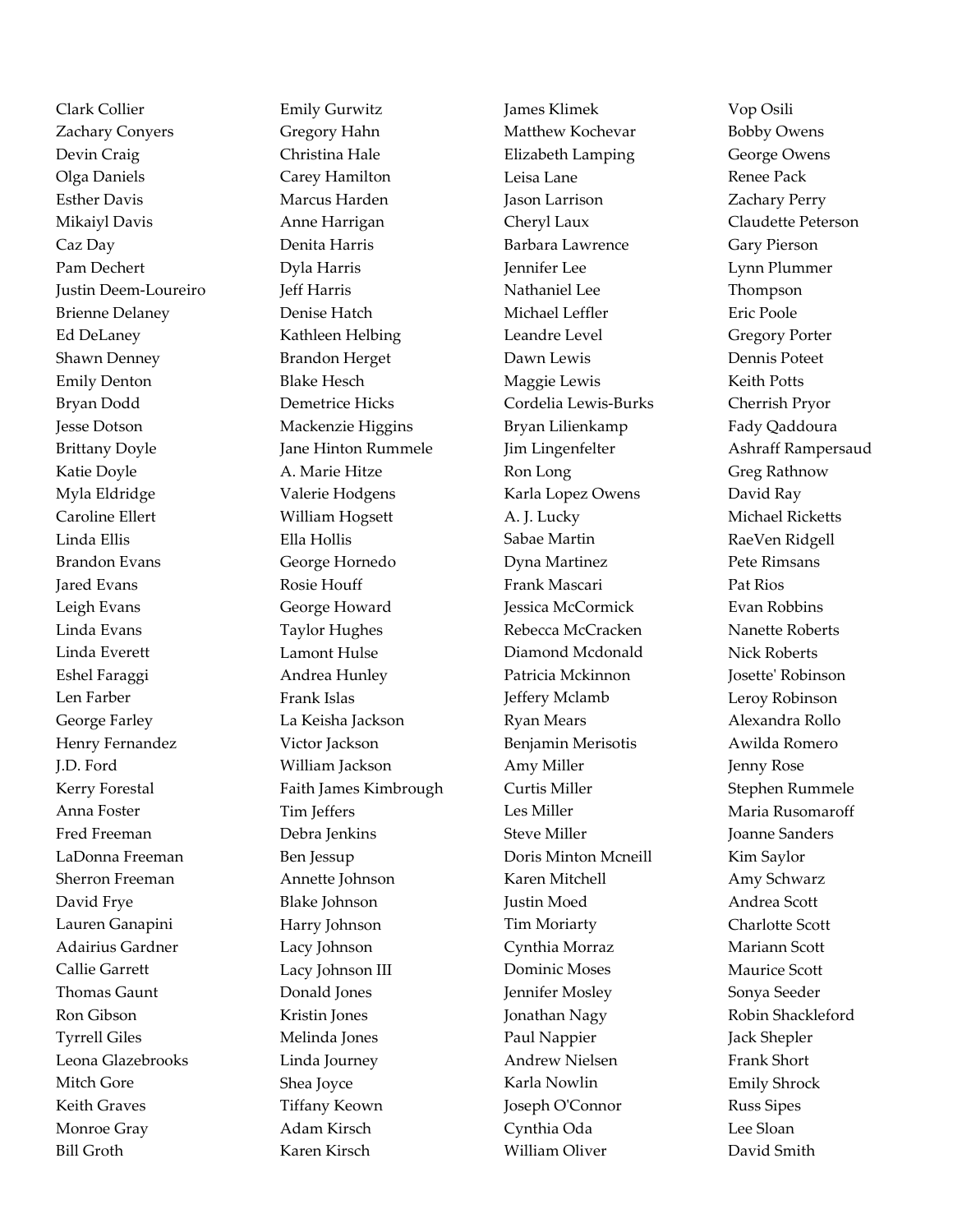Howard Smith Matt Solomon Libby Sorenson Kami Spicklemire Nielsen Charles Staples Lance Stephens Rosemary Stockdale Karen Strunk Vanessa Summers Noel Sutton Rick Sutton Pablo Svirsky Kate Sweeney Bell Steve Talley Cheryl Talley-Black Greg Taylor Rebecca Tekolste Buddy Templin Kevin Thomas Michael Torres Alexander Totten Hope Tribble Rosemary Turentine Joe Turner Jennifer Tursi Julie Voorhies Greylor Walston Athena Rae Weddle Cathy Weinmann Destiny Wells James Wells Morgan Whitacre Trish Whitcomb Bradley White Andy Whitehurst Deborah Whitfield David Willis Toni Wilson Brett Wineinger Daqavise Winston Marshawn Wolley Gary (Woody) Woodruff Mary Woods Andre Zhang Sonera Sawyer Zion

### Megan Zurawicz

#### **Marshall**

Shiloh Carothers Milner Andrew Dreibelbis Mary Jo Finley Jennifer Fonseca Don Fox Tracy Fox Jeff Houin Michael Leda Michelle Livinghouse Stephanie Peverelle Brandon Rich James White Mary Wojcik

#### **Martin**

Audra Deckard Stephen Deckard Roger Downey Mitch Green Sherri Hellums

#### **Miami**

Scarlett Graves Regina McDowell Bryce Runkle Lynette Smith William Smith Gennell Taylor Charles Wagner Marilyn Wagner Carrie Young

#### **Monroe**

Sarah Bauerle Nicole Bolden Tanner Branham Jean Capler Kyla Cox Deckard Ashley Cranor Claire Cumberland Trent Deckard Robert Deppert Adrienne Evans Fernandez

Rylee Foster Evan Futa Natalia Galvan David Gamage Penny Githens Neil Goswami Donald Griffin, Jr. Jan Gudaitis David Henry Cindy Houston Peter Iversen Aja Jester Pamela Jones Davidson Chaim Julian Claire Liddle Allyson McBride Jessica McClellan John Bradley McMullen Jack McNeil CJ Miller Alessia Modjarrad Regina Moore Joleena Mundy Cheryl Munson Dee Owens Josh Perry Ashley Pirani Shruti Rana Cory Ray Jacob Schwartz Mia Seifers E Sensenstein Wayne Shepherd Amailia Shifriss Emma Shriberg Novella Shuck Cathy Smith Jeanne Smith Larry Smith Ilana Stonebraker Sophie Sutor Dominic Thompson Byron Turner, II Samuel Ujdak Denise Valkyrie Hunter Valkyrie April Wilson

Karen Wrenbeck Shelli Yoder John Zody

#### **Montgomery**

Joyce Burnette Beth Flohr Mike Reidy Virginia Servies

#### **Morgan**

Jean Ambrose Timothy Carroll Natalie Coffin Dale Drake Danny Drake Tiffany Grant Dianna Jennings Richard Pound Kathy Thorpe Tom Wallace Michael Weaver

#### **Newton**

Dennis Duncan Roxanna Hanford Terri Pasier Jose Soto

#### **Noble**

Greg Bloom Laurie Bloom Dan Gagen Lori Gagen Lita Hegemier Timothy Hegemier Mike Jones Martha Quintanilla Michael Quintanilla Anita Vernon

#### **Ohio**

Jerry Bovard Tammy Brett Mark Guard Lisa Williams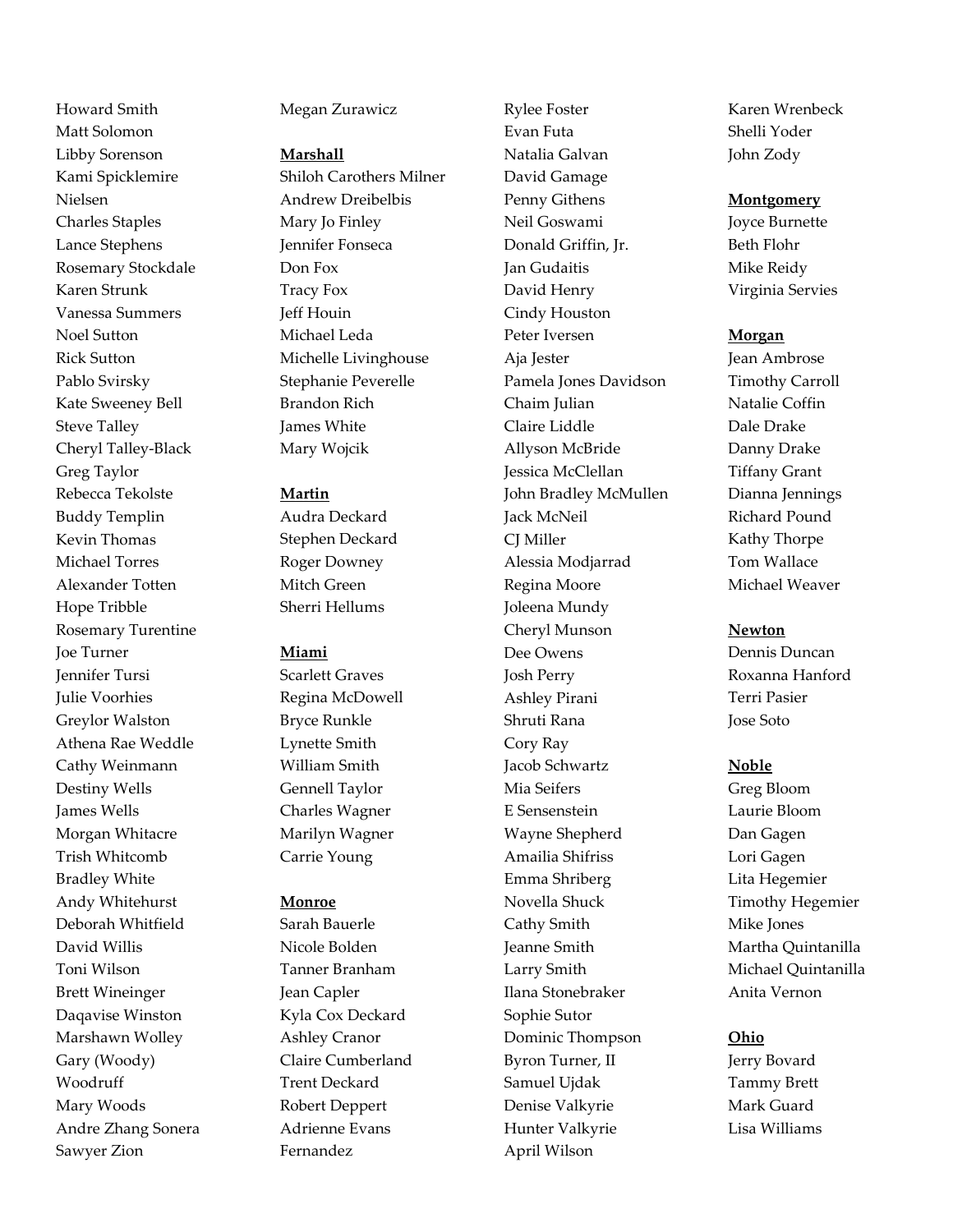### **Orange**

Trey Cranfield Myra Elliott Martha Nice Linda Strange Louis Strange Ashley Stroud Kathleen Terrell

### **Owen**

George Brinson E. Thomasina Marsili Allie McHaley Ed O'Brien Mark Rogers Linda Roy William Watt Sanda Wood

# **Parke**

Sutton Doty Roger Fisher Peggy Foster Stacey Perrine Mark Spelbring Mike Strack Nancy Swaim

# **Perry**

Dean Boerste Jenny Brunner Lena Goffinet Dave Poole Jeremy Ramsey Mary Lee Smith

# **Pike**

John Arnholt Anisa Burkhart Chris Burkhart Twyla Flint Todd Fulk Cynthia Ridao Melissa Traylor

#### **Porter**

Gilles Charriere

Jeffrey Chidester Billy Coker Bob Cotton Donna Deruntz Kase Dewitt Kim Eldridge Nicholas Fortin Brandon Grafton Brian Gulley Donelle Henderlong Justin Hunt Steve Kellogg Debbie Kerr-Cook Becky Lombardini Nicholas Loving Sue Lynch Justin Mount Melodee Novak Leslie J Nuss Paul Rausch Diana Reed Paul Reed Kristianna Roper-Nikitaras Eric Skalka Susan Swarner Susie Talevski Karen Tallian Rebecca Tomerlin Vicki Urbanik Sarah Watson Kathleen Watts Drew Wenger Mary Willis

# **Posey**

Ed Adams Jeff Greenwell Maggie Jones Scott Moye Greg Oeth Melody Oeth James Scarafia Chris Spurgeon Sarah Spurgeon Sherry Willis

# **Pulaski**

Doug Denton Kelli Denton Brenda Fishtorn Jessica Gilley

# **Putnam**

Judy Blaydes Kimberly Fidler Kristien Hamilton Russell Harvey Marianne Novak Veronica Pejril Judi Purvis

# **Randolph**

Bridget Ashley Chad Ashley Shon Byrum Vanessa Byrum Chris Hernandez Sandy Hernandez Bill Richmond Sara Shierling

# **Ripley**

Christopher Bruns Cynthia Melton Janice Wittich

# **Rush**

Samantha Copley Kim Mahan Jeff McDaniel Sam Roller

# **Scott**

Missy Applegate Tammy Johnson Guy Townsend Dennis Wilson

# **Shelby**

Joanne Bowen Michael Daniels Tom Harding Jerry Lux

Sherry Mohr Susie Pouder Eddie Sleeth Lillian Treon Gant Robert (Bob) Williams

### **Spencer**

Sara Arnold Bob Compton Gay Ann Harney John Hurley Rocky Martin Jane Schipp John Stocker Pam Thompson Karen Waninger Dan Wilkinson

### **St. Joseph**

Cheryl Ashe Aisha Avance Ron Banicki Maureen Bauer Garrett Blad Brandon Blumenherst Ted Booker Arielle Brandy Jo Broden John Broden Jamie Brown Mark Catanzarite Torrence Chism, Jr. Lana Cleary Mike Compton Ken Cotter Monica Crawford Jason Critchlow Darrell Daniel Oliver Davis Henry Davis, Jr. Ross Deal Steve Downey Ryan Dvorak Woody Emmons Kyle Feldkamp Melinda Fountain Mindy Fountain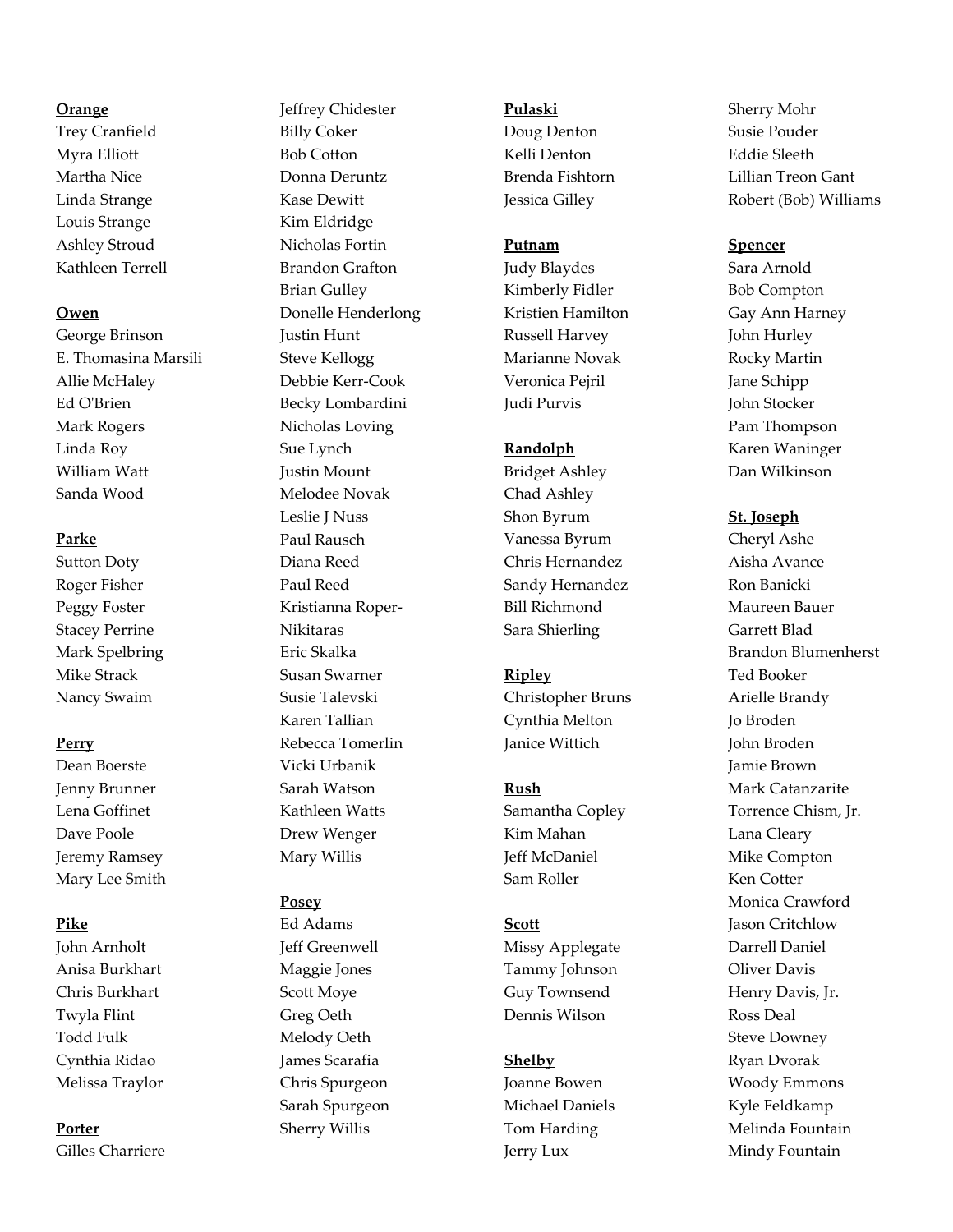Rita Glenn Amanda Govaert Konrath Alan Grzeskowiak Lacy Hahn-Normandin Lori Hamann Mike Hamann Diana Hess Ryan Hill Gregg Hixenbaugh Joe Canarecci Joe Dawn Jones Ryan Konrath Bobby Kruszynski Debbie Ladyga-Block Canneth Lee Vernado Malone, Sr. Matt Mammolenti Rosemary Mandrici Michalen Maternowski Sharon McBride Kevin McClanahan Tom McClanahan Emily McClements Mike McManus Robert Middlebrook Rudy Monterrosa Johnnie Moorer-Chism Rafael Morton James Mueller Gladys Muhammad John Murphy Dave Niezgodski Sheila Niezgodski Corey Noland Mary Noone Sean O'Brien Laura O'Sullivan Jeff Parrott Jason Piontek Bill Price William Redman Melvin Reed Jennifer Robinson Pat Schafer Mike Schmuhl Muhammad Shabazz, II Michelle Shaw Justin Sparazynski Tim Swager Bryan Tanner Rachel Tomas Morgan Mark Torma Troy Warner Don Westerhausen Karen White Shane Williams Inez, II Mary Beth Wisniewski

### **Starke**

Lonnie Boley Shirley Fields Dorine Godinez Jesus Godinez Jeffery Houston Michaelene Houston Michelle Shouten Thomas Shouten Alice Stalbaum

### **Steuben**

Anne MacLean Judy Rowe Mike Travis Lisa Williams

#### **Sullivan**

Joe Denton-Erlenbush Don Hunt Nancy Hunt Clint Lamb Jamie Lamb Jack Mize Elizabeth Pearison Logan Pearison

# **Switzerland**

Kim Hambrick Amy Hoskins Brett Jones Kylie Jones Mike Jones Joe Spiller

#### **Tippecanoe**

Akram Almakki Brendan Betz Kara Boyles Barbara Brown Chris Campbell Monica Casanova Michael Childress Jacqueline Chosnek Susan Clark Bailey Cunningham Lisa Dullum Laura Gustafson Theodore Hardesty Germany Harris Margaret Hass Trinity Kunkel Joe Mackey Brian Maddox Heather Maddox Tim Meyer Ashley Mowie Jonathan Neal Doug Paprocki Michelle Richardson Susan Schechter Steve Snyder Neal Starkey Randall Studt David Tate Zachary Thompson Angel Valentin Michelle Wietbrock

### **Tipton**

Virginia Baker Karen Dell Christi Dolezal Kenny Ziegler

### **Union**

Diana Baker Loree Persinger Sue Ray Dennis Spaeth

#### **Vanderburgh**

Alisha Aman Jill Anderson Dennis Avery Patty Avery Ryan Beal Ryan Bodine Angela Bullock Alex Burton Xavia Burton Anthony Bushrod Aaron Calbert Jonathan Danks Shannon Dierlam Robert Dion Tommy Donahue Jane Duesterberg Garnetta Esters Robert Faulkner Stephen Folz Tony Goben Edie Hardcastle Megan Heronemus Zac Heronemus Paula Jernigan Eric Kohut Nick Laccarino Shawn McGary Darrell McKnight Jenny McWilliams Kenneth McWilliams Ted Miller Melissa Morehead-Moore Jim Neisen Karen Reising Shane Ritz Gina Robinson-Ungar Lee Russell Mary Ruthenburg Katherine Rybak Jon Schaefer Ashton Schlitt Cheryl Schultz Isaiah Seibert Matthew Smith Sherrianne Standley Sloane Standley